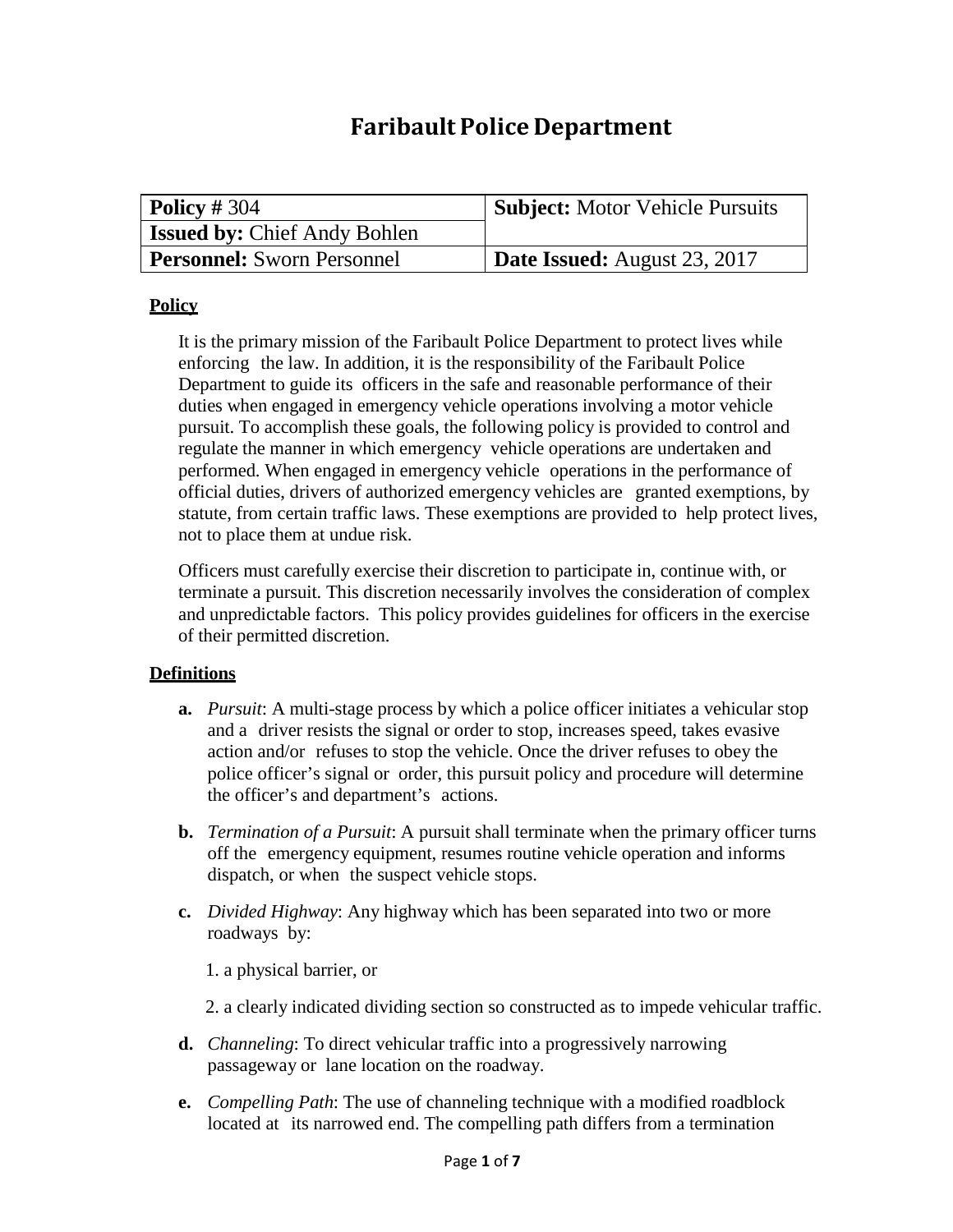roadblock in that the driver or any vehicle traveling the path has an exit option at the narrowed end.

- **f.** *Pursuit Intervention Technique (PIT):* A controlled contact between the emergency vehicle and the pursued vehicle at low speeds which is intended to cause the operator of the pursued vehicle to lose control and the vehicle become disabled.
- **g.** *Tire Deflation Devices:* A device that extends across the roadway and is designed to puncture the tires of the pursued vehicle.

## **Procedures**

#### **A. Pursuit Considerations:**

- 1. Pursuit is justified:
	- a. When a vehicle operator fails to stop after being given a visual or audible signal to stop by a peace officer; and
	- b. When there is reasonable expectation of a successful apprehension of the suspect
- 2. Other factors to be considered:
	- a. The initial decision to engage in a pursuit shall rest primarily with the officer who has initiated the vehicular stop, after considering the elements of this policy.
	- b. These elements shall include, but are not limited to, the crime for which the suspect is wanted (the need to apprehend immediately) and the risk to the community created by the pursuit (traffic, area of pursuit, environmental factors, and weather conditions).
	- c. The officer must continually consider the risks created by the pursuit, as those risks may change during a pursuit.
	- d. Terminating a pursuit shall be considered a decision made in the interest of public safety. Many times the termination of a pursuit is the safest and most appropriate action.
	- e. The officer's decision to continue a pursuit may be overridden by a supervisor at any time.
- 3. Standards applied to the evaluation of a pursuit, as well as the decision to continue a pursuit shall include the following:
	- a. Is the need to immediately apprehend the suspect more important than the risk created by the pursuit?
	- b. Do the dangers created by the pursuit exceed the danger posed by allowing the perpetrator to escape?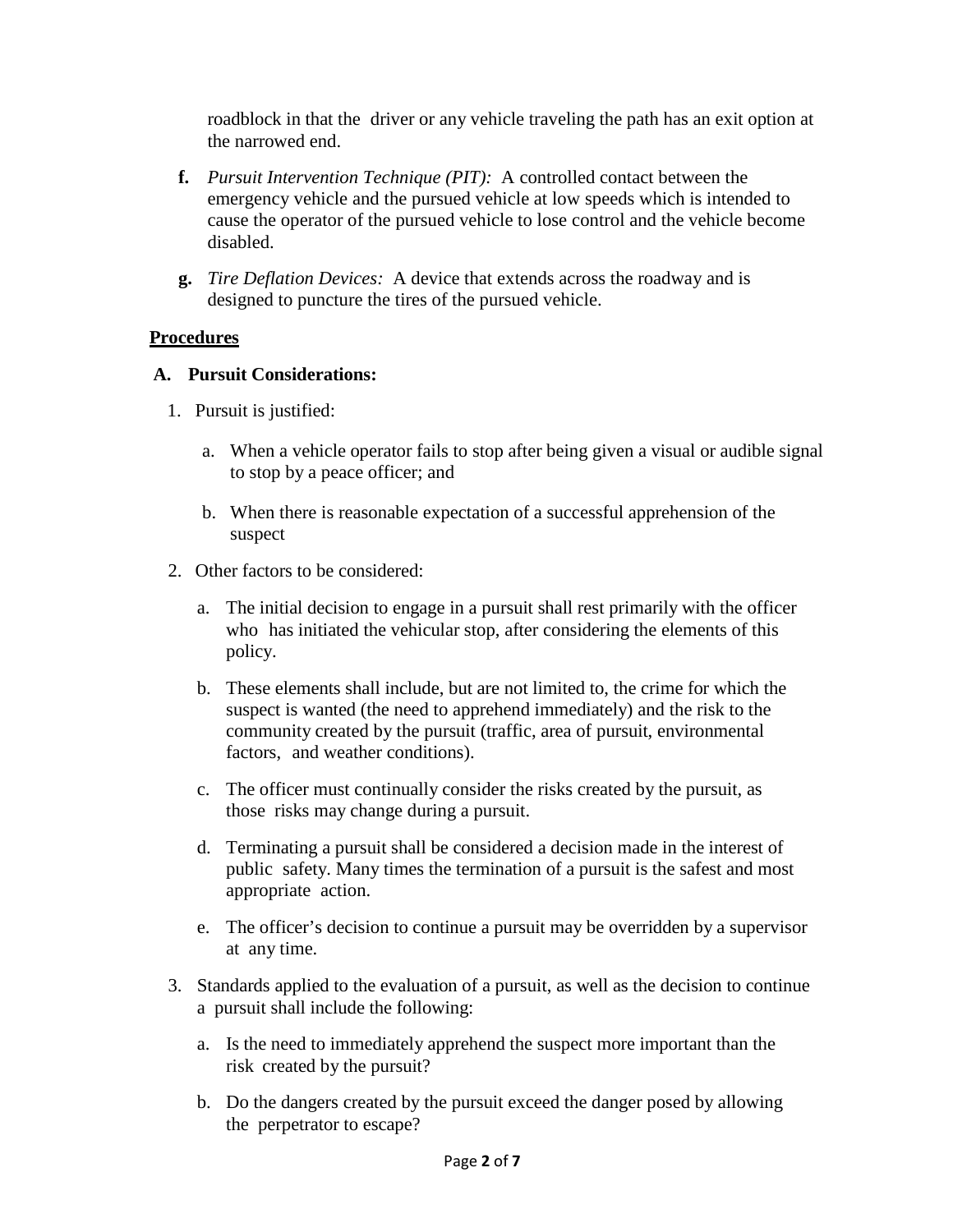- c. Is the suspect believed to have committed a felony involving the use or threatened use of deadly force?
- d. Is it believed the suspect will cause death or great bodily harm if apprehension is delayed?

#### **B. Safety Considerations for an Officer Engaging in a Pursuit**

- 1. Emergency vehicles shall be driven in a safe manner and with due regard for public safety. Tactics used will comply with state law and the department's use of force policy (policy 301).
- 2. Emergency vehicles operating in emergency mode are permitted to violate certain traffic regulations when necessary, as long as the operator continues to exercise due care in vehicle operation.
- 3. The vehicles shall be known as the primary unit, which will be the unit closest to the fleeing vehicle and the secondary unit, which shall remain at a safe distance behind the primary unit but close enough to provide support and communicate with dispatch. Backup units as needed shall operate at a safe distance to provide support.

#### **C. Pursuit Tactics**

When officers have received appropriate training in their use, all intervention tactics such as channeling, compelling path, Pursuit Intervention Technique (PIT) and tire disabling devices should be used when practicable to safely terminate the ability of a suspect to continue to flee. The allowable tactics are:

#### 1. *Channeling*:

To direct vehicular traffic into a progressively narrowing passageway or lane location on the roadway.

## 2. *Compelling Path*:

The use of channeling technique with a modified roadblock located at its narrowed end. The compelling path differs from a termination roadblock in that the driver or any vehicle traveling the path has an exit option at the narrowed end.

#### *3. Pursuit Intervention Technique (PIT):*

Early and proper usage of PIT will accomplish the goals of safety to the public, the pursuing officer and pursued driver and apprehension of the subject.

PIT shall **NOT** be deployed on a motorcycle or other two-wheeled vehicle, except as authorized under MN State Stat. 609.066 Authorized Use of Deadly Force.

Prior to its use, the following criteria must be considered:

**a.** Have all other means of apprehension been considered and rejected as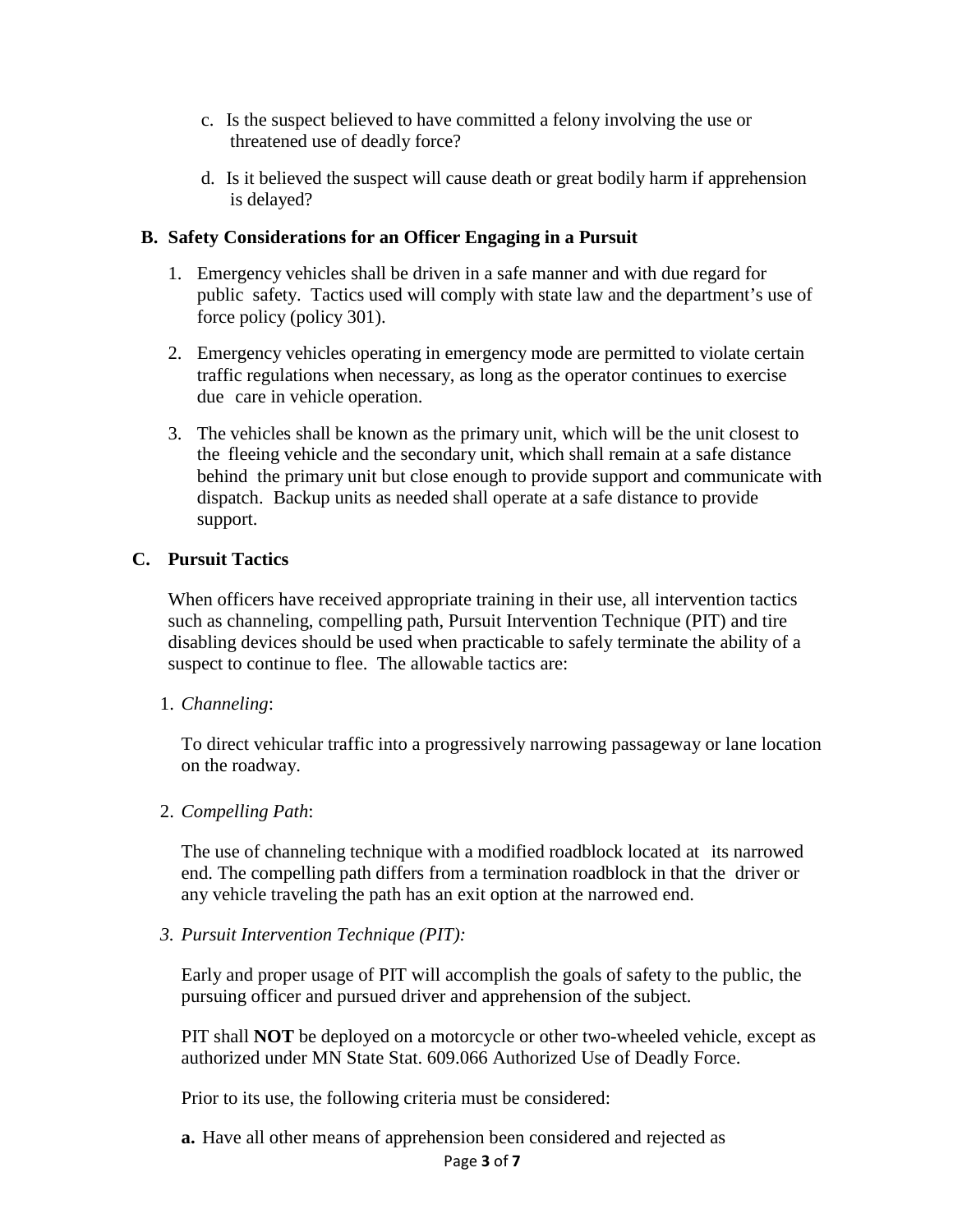impracticable.

- **b.** Is the risk of harm to people of a continued pursuit outweigh the risk of harm to people of an intentional low speed vehicle collision?
- **c.** PIT will only be performed by a sworn officer, who is trained in PIT from a department approved training course and is current on said training.
- **d.** PIT will only be performed at speeds of 40 mph or less on straight roadways or 25 mph or less in cornering situations.
- **e.** Has the location been evaluated to minimize risk?
- **f.** The PIT officer must have a backup squad present before attempting PIT.
- 4. *Tire Deflation Devices (TDD)*:

Tire deflation devices shall **NOT** be deployed on motorcycles, two-wheeled, threewheeled or all-terrain vehicles, except as authorized under MN State Stat. 609.066 Authorized Use of Deadly Force.

Prior to its use, the following criteria must be considered:

- **a.** TDD shall only be used by a sworn officer who has received department approved training in the proper use and deployment of the tire deflation device.
- **b.** It is reasonably apparent that only the pursued vehicle will be affected by its use. The pursuing officer shall notify all involved pursuit vehicles of the location and placement of the tire deflation device.
- **c.** Officers should consider deploying the device in an area of the roadway that is conducive to the success of the device (i.e. under bridge decks, single lane roadways, entrance/exit ramps, etc.).
- **d.** Officers should obtain a position of safety behind some object of cover (i.e. patrol vehicle, bridge abutment, etc.) when deploying the device to protect them from any oncoming vehicles or debris.
- **e.** Once the suspect vehicle has passed over the tire deflation device, the deploying officer should attempt to clear the roadway of the device and any debris.

## **D. Responsibilities of the Primary Unit**

- 1. The driver of the primary unit shall notify dispatch of the pursuit and shall provide at least the following critical information to dispatch:
	- a. Unit identification.
	- b. Offense for which the suspect is being pursued.
	- c. Suspect vehicle description, including license number if reasonably possible.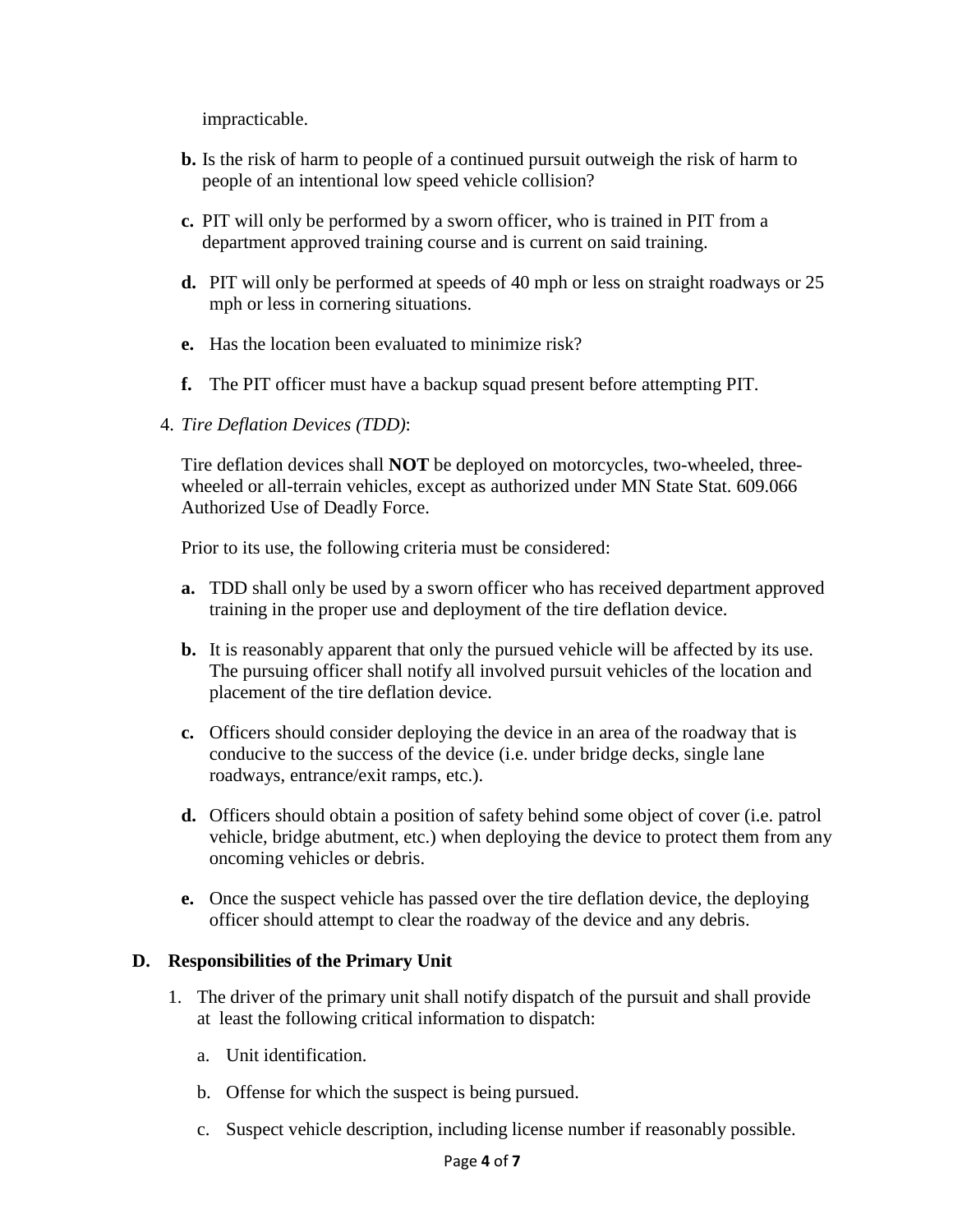- d. Location, direction, and speed of both vehicles.
- e. Description of occupant(s) and if suspect is known to officer.
- f. Any other important information about the suspect vehicle or environment (for example: suspect is traveling without lights, officer loses sight of vehicle, etc.).
- 2. Based on the known information, the supervisor shall make the decision to either take further appropriate action or terminate the pursuit.
- 3. No officer shall intentionally make vehicle-to-vehicle contact unless in conformance with departmental policy on use of force (see Policy 301).
- 4. Roadblocks established must conform to the policy on use of force.
- 5. Only police vehicles with emergency lights and siren shall be used as pursuit vehicles.

## **E. Supervision of Pursuit Activities**

- 1. The on-duty Sergeant, or Officer in Charge, shall exercise control over the pursuit.
- 2. Once notified that a unit has become involved in a pursuit, the ranking officer or designee shall acknowledge his/her presence immediately, monitor the pursuit activities and provide the driver of the primary and secondary units with appropriate direction.
- 3. The ranking officer shall request critical information as necessary to evaluate the continuation of the pursuit.
- 4. The ranking officer has the authority to terminate the pursuit at any time.
- 5. Options for the ranking officer to keep in mind include, but are not limited to the following:
	- a. In cases involving wrong-way drivers, parallel pursuits may be used.
	- b. Notifying the surrounding jurisdictions.
	- c. Channeling techniques may be used.
	- d. Creating a compelling path.
	- e. Use of the PIT maneuver.
	- f. Use of Tire Deflation Devices.
- 6. Post-pursuit chain of command notifications are required in writing as stated in J.4. for pursuits that are terminated without injury or property damage and are due at the end of the supervisors shift.

The Patrol Captain or his designee shall be notified as soon as possible of pursuits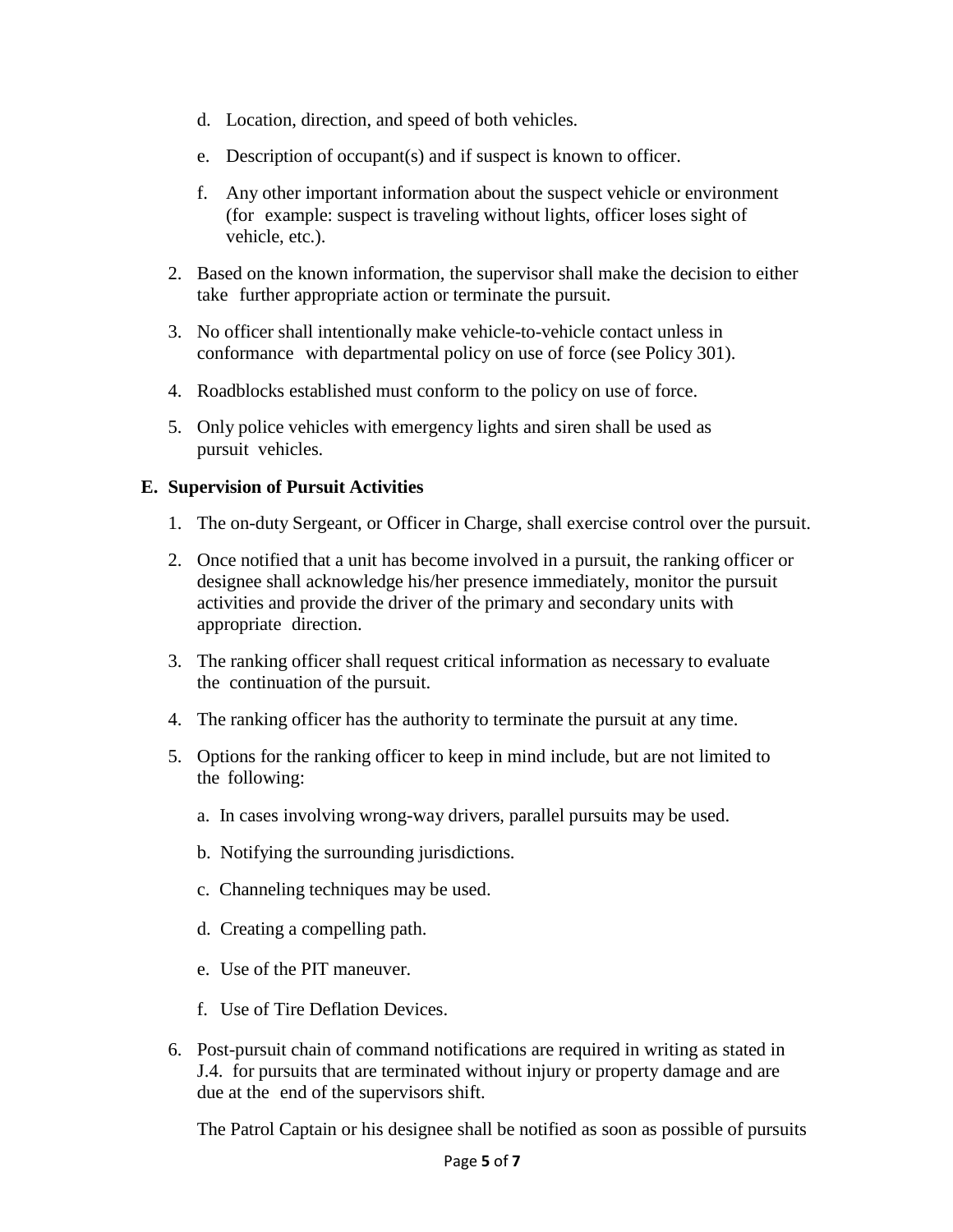that result in significant property damage, personal injury, or death. The Patrol Captain shall notify the Chief of Police.

## **F. Dispatch Responsibilities**

Dispatch shall coordinate critical information, both as timely and accurately as possible.

## **G. Factors Influencing the Termination of a Pursuit**

- 1. The driver of the primary unit and the supervisor shall continually evaluate the risks and likelihood of a successful apprehension of the suspect.
- 2. The conditions of the pursuit become too risky for the safe continuation of the pursuit, i.e., it is futile to continue.
- 3. A supervisor orders it terminated.
- 4. If information is communicated that indicates the pursuit is out of compliance with policy.
- 5. When normal communication is broken.
- 6. When visual contact is lost for a reasonable period of time or the direction of travel cannot be determined.
- 7. When the suspect is known and could be apprehended later, and to delay apprehension does not create a substantial known risk of injury or death to another.

# **H. Interjurisdictional Pursuit**

- 1. The primary unit, before leaving its jurisdiction, shall update critical information to the dispatcher.
- 2. The primary police vehicle shall remain the primary vehicle in other jurisdictions unless the controlling pursuit authority transfers their authority to another jurisdiction.
- 3. Upon receiving notification that the pursuit is entering another agency's jurisdiction, the dispatcher shall forward all critical information possessed by the dispatcher to that agency.
- 4. When a pursuit enters this department's jurisdiction:
	- a. The dispatcher shall update the critical information to the shift supervisor or other authorized individual identified by the department.
	- b. The controlling pursuit authority shall determine if the pursuit is in conformance with policy and shall provide appropriate direction to their units.

# **I. Air Support**

Once contact is made with air support and air support has suspect vehicle in sight, the primary pursuit unit shall reduce the level of pursuit to that of support or other backup